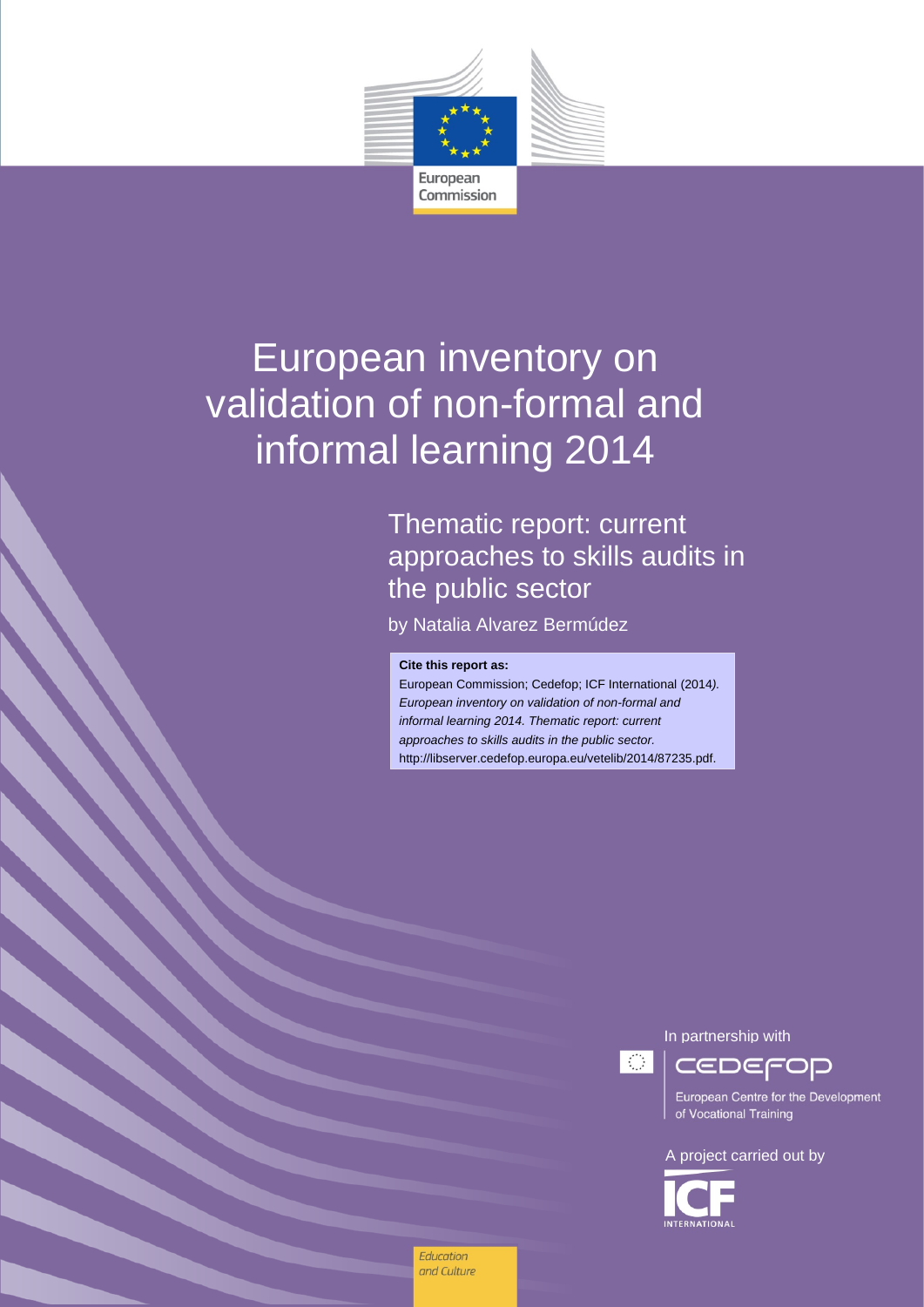European inventory on validation of non-formal and informal learning 2014. Thematic report: current approaches to skills audits in the public sector

A report submitted by ICF Consulting Services

ICF Consulting Services Limited Watling House 33 Cannon Street London EC4M 5SB

T +44 (0)20 3096 4800 F +44 (0)20 3368 6960 www.icfi.com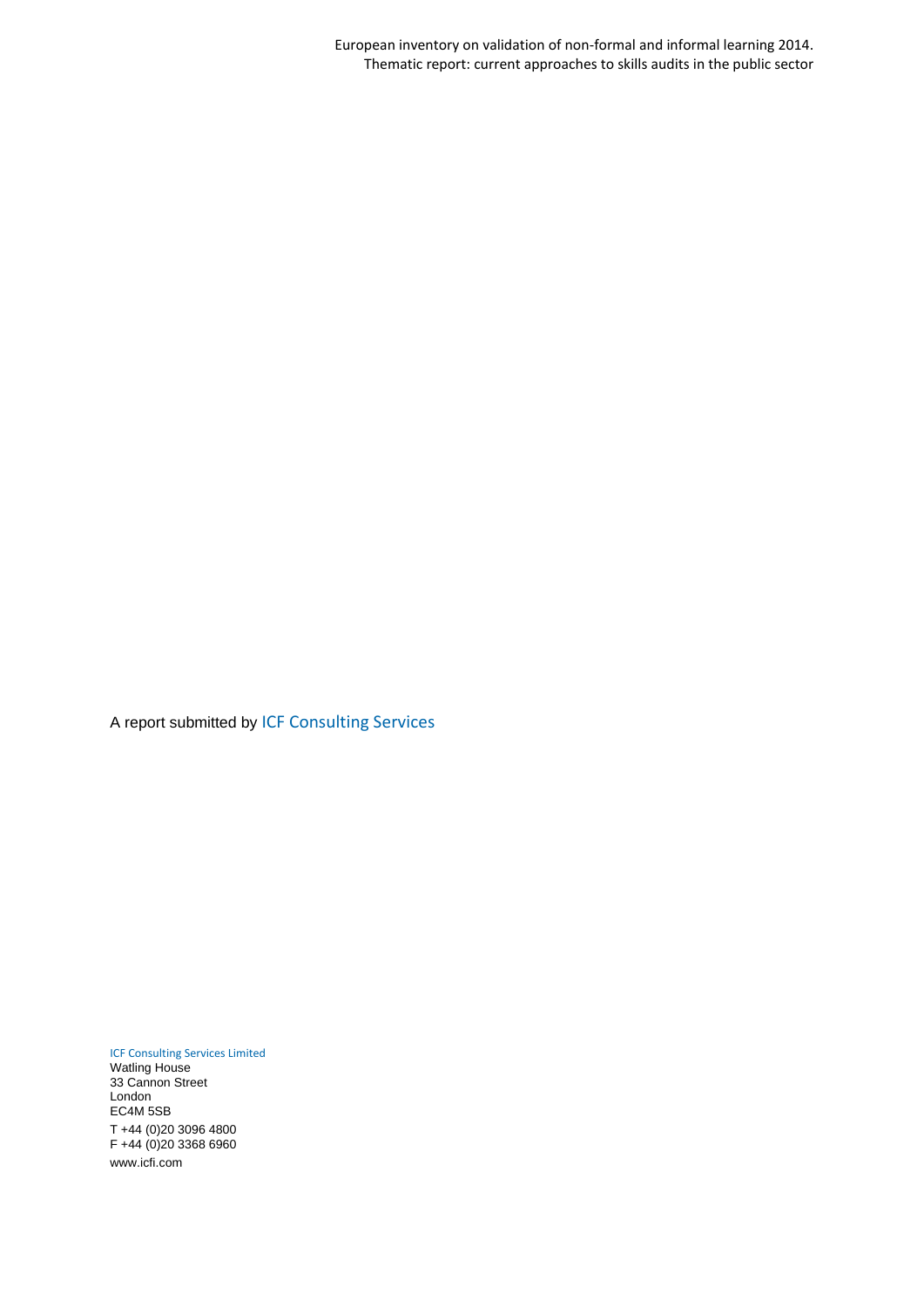# **Contents**

| 1                                    |                                                                                  |  |
|--------------------------------------|----------------------------------------------------------------------------------|--|
| $\overline{2}$                       |                                                                                  |  |
| 3                                    | The rationale for skills audits and the different interpretations of the skills  |  |
| 3.1<br>3.2<br>3.3<br>3.4             |                                                                                  |  |
| 4                                    |                                                                                  |  |
| 5<br>5.1<br>5.2<br>5.3<br>5.4<br>5.5 |                                                                                  |  |
| 6                                    | The different approaches to skills audits (self-audits, one-to-one audits, panel |  |
| 7                                    |                                                                                  |  |
| 8                                    |                                                                                  |  |
| 9                                    |                                                                                  |  |
| 10                                   |                                                                                  |  |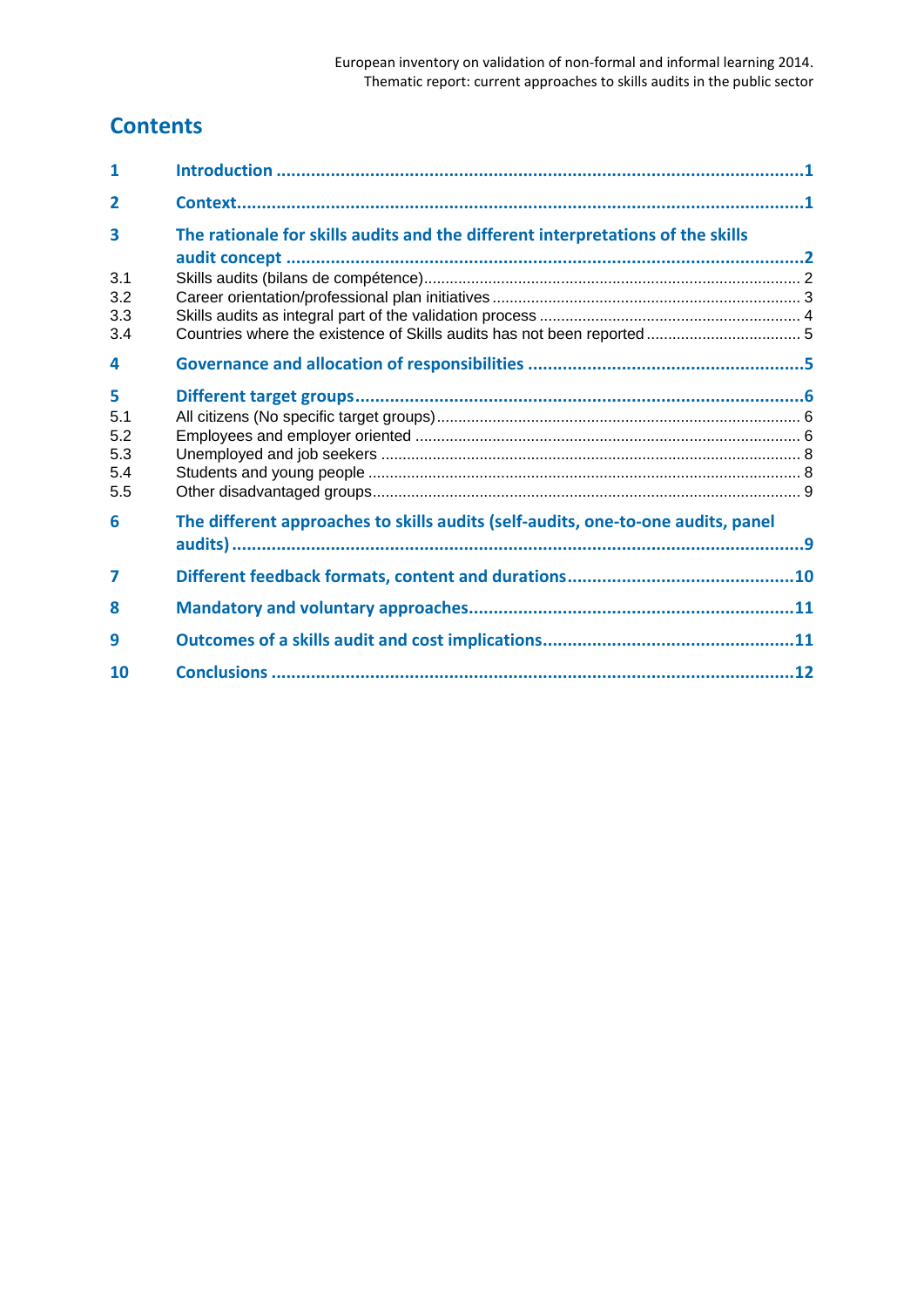# <span id="page-3-0"></span>**1 Introduction**

This thematic report forms part of the 2014 update to the European Inventory on Validation of Non-formal and Informal Learning (the European Inventory). The updated European Inventory is made up of the following outputs, which together form a 'snapshot' of the state of play in relation to validation of non-formal and informal learning (validation) in Europe:

- **■** Country updates covering 33 European countries<sup>[1](#page-3-2)</sup>;
- 2 case studies providing examples of validation 'in practice';
- Eight thematic reports (of which this report is one); and
- A final synthesis report identifying overall findings from the project.

The thematic reports are intended to provide more detail in relation to a number of subjects of central interest to policy makers and practitioners. Using the 2014 country updates and case studies, as well as the results of an online survey carried out between 3 October 2013 - 11 November 2013 and other literature relating to the topic of validation of non-formal and informal learning, these reports aim to identify and analyse key issues and trends, as well as examples of good practice and lessons learned in relation to a specific aspect of validation. They are intended for use by stakeholders in the field of validation.

This thematic report focuses on nation-wide and/or regulated forms of skills audit – mostly carried by the Public Employment Services or other public services.

# <span id="page-3-1"></span>**2 Context**

The Council Recommendation of 20 December 2012 on the validation of non-formal and informal learning defines skills audit as a process "aimed at identifying and analysing the knowledge, skills and competences of an individual, including his or her aptitudes and motivations in order to define a career project and/or plan a professional reorientation or training project; the aim of a skills audit is to help the individual analyse his/her career background, to self-assess his/her position in the labour environment and **to plan a career pathway**, or **in some cases to prepare for the validation of non-formal or informal**  learning outcomes<sup>"[2](#page-3-3)</sup>. The Council Recommendation refers to the provision of opportunities for unemployed people or people at risk of unemployment to undertake a 'skills audit' aimed at identifying their knowledge, skills and competences within a reasonable period of time, ideally six months of an identified need.

In order to monitor the use of skills audits in the short and long term; it is important to explore the different models of skills audits that could be envisaged in Europe. However, given that this is the first time that the Inventory has collected information on provisions for skills audits, following the adoption of the Recommendation - the amount of information available is actually limited and this report is exploratory in nature. Furthermore, in terms of how the notion of skills audit is understood and interpreted differs among the  $36<sup>3</sup>$  $36<sup>3</sup>$  country updates covered by this 2014 update of the European Inventory on the validation of non-formal and informal learning.

While in some countries the concept of skills audits is well developed and established (e.g. Bilan de compétences in France), in others, skills audits are not defined as such but could be seen as part of the validation process. There are also countries where national measures for skills audits have not been reported, but career orientation/professional plan initiatives, mostly carried out but the Public Employment Services (PES), take place. Finally, there are examples of countries from which information on skills audit initiatives has not been reported, It is important to add that in some countries specific services are explicitly called 'skills audit'

<span id="page-3-2"></span> $1$  There are 36 country updates in total, as two reports have been prepared for Belgium and three for the UK, in order to take account of the devolved responsibility for education and training policy in these countries.

<span id="page-3-3"></span><sup>2</sup> *Council Recommendation of 20 December 2012 on the validation of non-formal and informal learning*

<span id="page-3-4"></span> $3$  Covering 33 countries – there are two reports for Belgium and three for the UK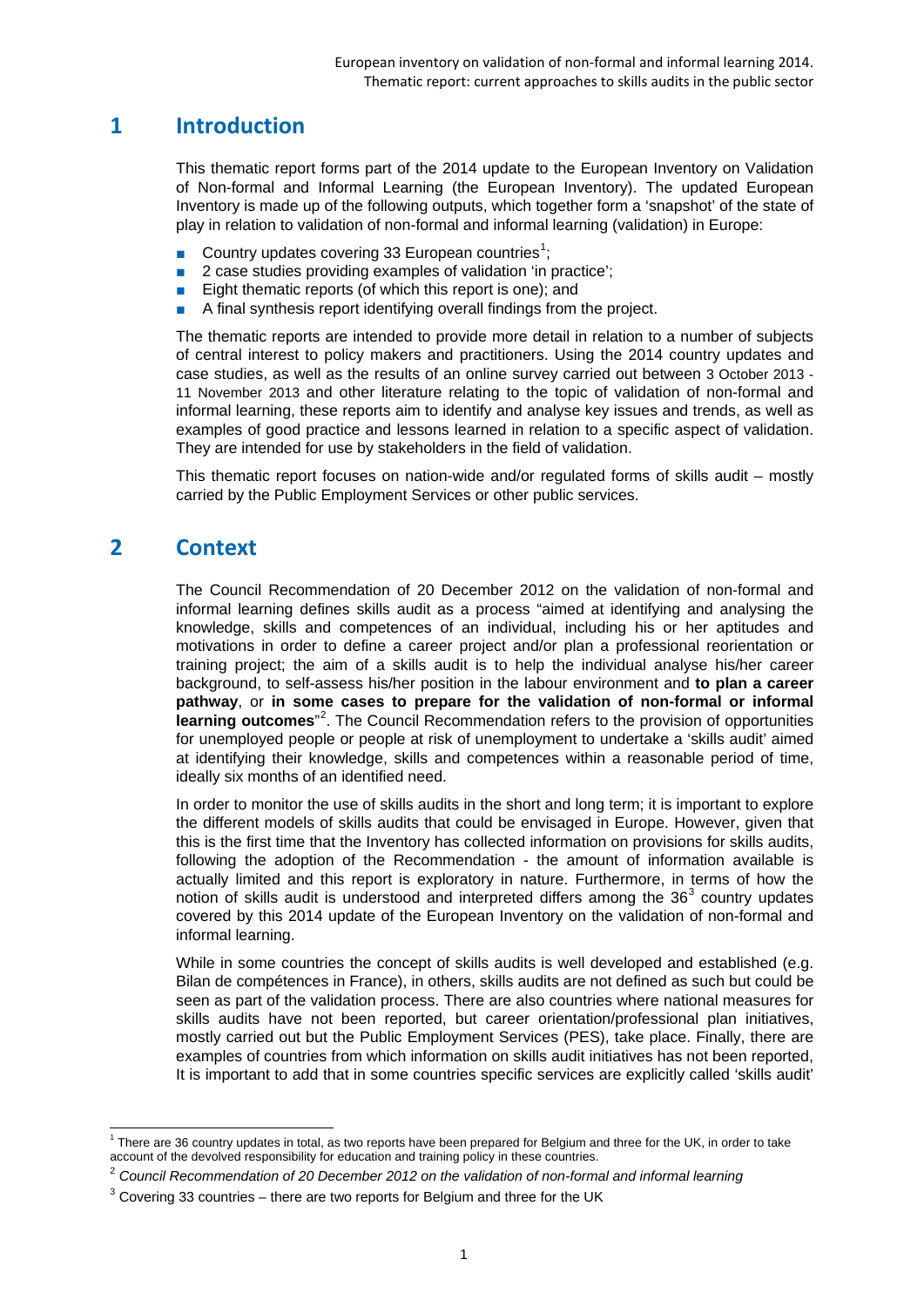or a similar term whilst in other countries, similar services are essentially similar in nature but not called skills audits.

Therefore, the way in which countries define and interpret the concept of a 'skills audit' varies considerably and this thematic report aims to assess the different approaches to skills audits used across the countries covered by the Inventory, with a view to developing a common understanding of what skills audits currently entail, and how this relates to the definition provided in the Council Recommendation.

The thematic report is structured as follows:

- The rational for skills audits and the different interpretations of the skills audit concept
- Governance and allocation of responsibilities
- Different target groups
- The different approaches to skills audits (self-audits, one-to-one audits, panel audit)
- Different feedback formats, content and durations<br>■ Mandatory and voluntary approaches
- Mandatory and voluntary approaches
- Outcomes of a skills audit and cost implications

# <span id="page-4-0"></span>**3 The rationale for skills audits and the different interpretations of the skills audit concept**

The definition and interpretation of 'skills audit' varies among the countries covered in the 2014 update of the Inventory. However, the reasons for developing and implementing skills audits seem to be common across Europe:

- To help individuals to reflect on their own career background (competences, learning), their motivations and to plan a career path or prepare for the validation of non-formal and informal learning;
- To help the unemployed increase their employability prospects;
- To help disadvantaged/vulnerable groups (migrants, women) to increase their employability and develop their career;
- To help employees to plan / move forward in their career or to change their career path;
- To help the low-skilled / low-qualified to identify and understand their skills and competences, and where they can go next with these;
- To provide users with a means of marketing their skills and competences (e.g. to employers);
- To map needs for further training, taking into account the importance of matching the individuals' competences with labour market needs.

Based on the research evidence, skills audit are a fundamental part of active labour market policies in some countries (e.g. Switzerland). They also enable the recognition of competences gained through formal and non-formal learning and work experience (e.g. the Italian Libretto - as the 'citizen's identity card for countrywide mobility).

As previously explained, the definition and interpretation of the concept of a 'skills audit' varies among the countries produced for the Inventory, in general, when existent, skills audits are mainly regulated by public administration and specifically by the Public Employment Services (PES). While in some countries the concept of skills audits is well developed and established (e.g. Bilan de compétences in France), in others, skills audits are not defined as such but could be seen as part of the validation process. Finally, there are countries from which information on skills audit initiatives has not been found and countries where only career orientation/professional plan initiatives have been reported. The different types of skill audits identified represented with examples from the Inventory country updates are explained below:

#### <span id="page-4-1"></span>**3.1 Skills audits (bilans de compétence)**

Skills audits (bilans de compétence) are well developed in some European countries such as France, Belgium-Wallonia, Luxembourg and Switzerland. They aim to assess the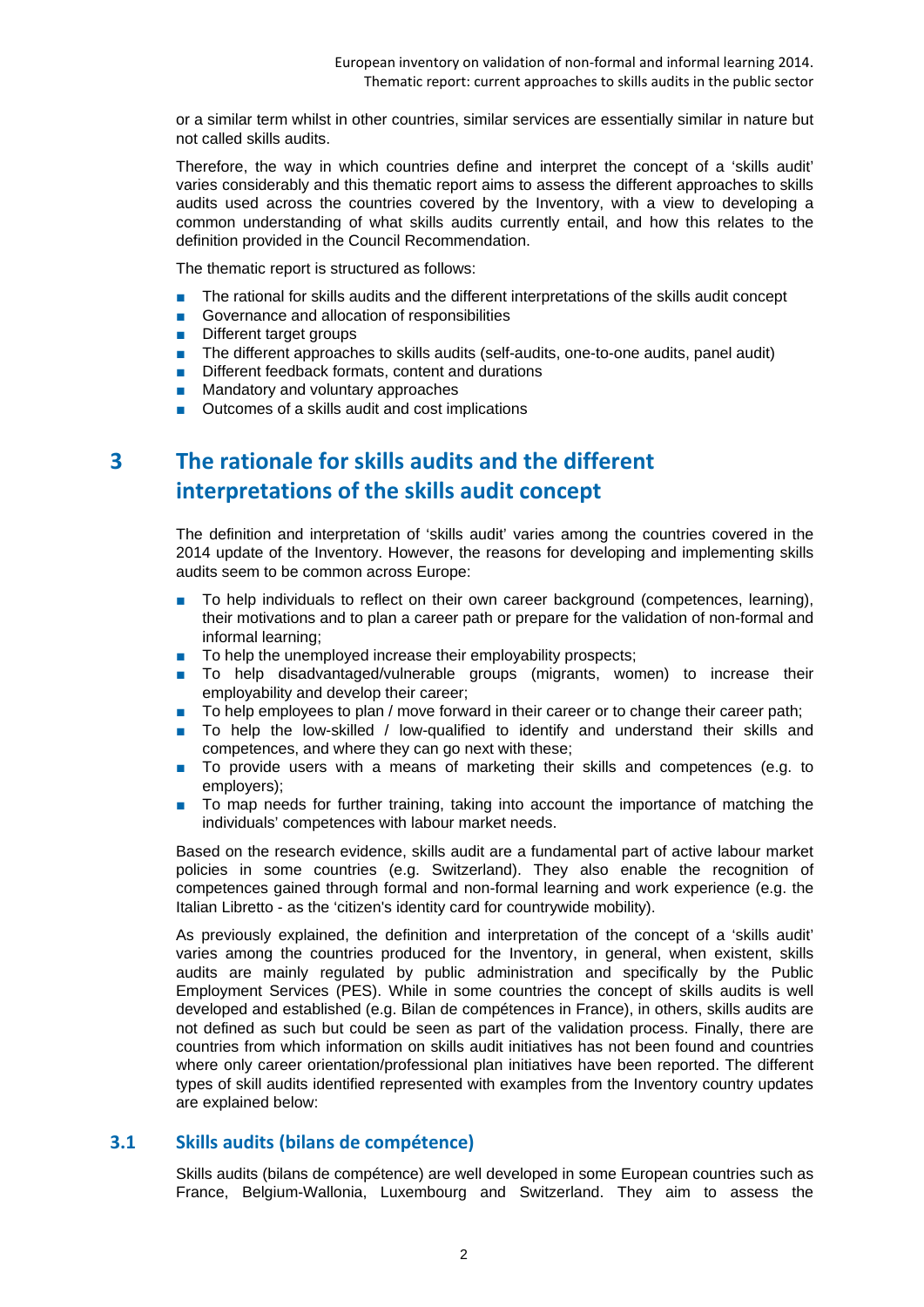competences, knowledge, aptitudes and motivation of individuals and they target the general public or specific groups (especially unemployed, job seekers or workers).

The French bilans de compétence model is the paradigmatic example of this category. Bilans de competence aim to help employees, the unemployed and job seekers enhance their employment prospects. The purpose of the bilan de compétence is stated in the Labour Code: the aim is to allow individuals to assess their professional and personal competencies, their aptitudes and motivation, with a view to define a professional project or re-training project.

In the case of employees; a bilan de compétence can be requested from both the employee and the employer, but it is voluntary. The assessment has to be carried by an external and accredited provider (different from the employer and from the PES). The result of the bilan de compétence is a synthesis document drawn up by the professional counsellor in charge of maintaining interviews with the candidate. The document contains information on the competences and aptitudes, together with one to three proposals for career evolution as well as an action plan. The process lasts between 3 weeks and 1 month. During this time, there are 10 hours of face-to-face interviews between the individual and the professional counsellor.

Unemployed individuals can be offered by the PES a slightly different type of skills audit in order to support their job search, typically of shorter duration than the above-described bilan de compétence for employees.

In Belgium-Wallonia: the PES provides career orientation (for all citizens) and information to individuals interested in skills audits. Skills audit are carried out by skills audit professionals (skill auditors) and these can be sometimes be carried out free of charge. For instance, the employment office in the Brussels region helps job seekers to elaborate a professional project.

In Luxembourg, the service is provided by the PES (Agence pour le développement de l'emploi - ADEM) and is available for jobseekers, with the purpose of identifying personal and professional skills of the individual and documenting them, creating a personalised action plan for job search. Support is also provided for the concrete implementation of the action plan.

Skills audits (Bilan de compétences) are also widely used in Switzerland and these form part of the career guidance process, being the skills audits complemented by a personal or professional portfolio. The Cantonal services for the labour market policies use them with the aim of clarifying the jobseekers' perspectives; reduce the period of unemployment and to reduce skills mismatch. "Centres de bilan" or "competence assessment centres recognised by the government carry out the Bilans de compétences.

#### <span id="page-5-0"></span>**3.2 Career orientation/professional plan initiatives**

Some European countries do not have a definition or national measures for skills audits in place. Nevertheless, they provide various initiatives for career orientation or professional planning (including information on education and sometimes validation opportunities) through the PES. In most cases these services are offered to jobseekers or the unemployed. The aim is to identify an individual's knowledge, competences, and aptitudes in order to define a career project or to match an individual's competences to those required by employers. Many countries would fall into this category, such as Austria, Bulgaria, Belgium-Flanders, Estonia, Greece, Latvia, Norway or Poland.

For instance, in Austria, there are no national measures for skills audits in place but there are several initiatives aimed at identifying and analysing an individual's competences, aptitudes and motivations in order to (re-)define a career pathway. Such procedures are mainly offered in adult learning institutions (particularly aimed at those who lack basic skills or did not graduate from a lower secondary school), but also by the PES or by freelance guidance practitioners or coaches.

In Bulgaria, the Public Employment Agency provides career orientation (open to all citizens) and individual plans to specific groups (unemployed, disadvantaged groups, etc). In Estonia, the Estonian Unemployment Insurance Fund helps unemployed people find employment. It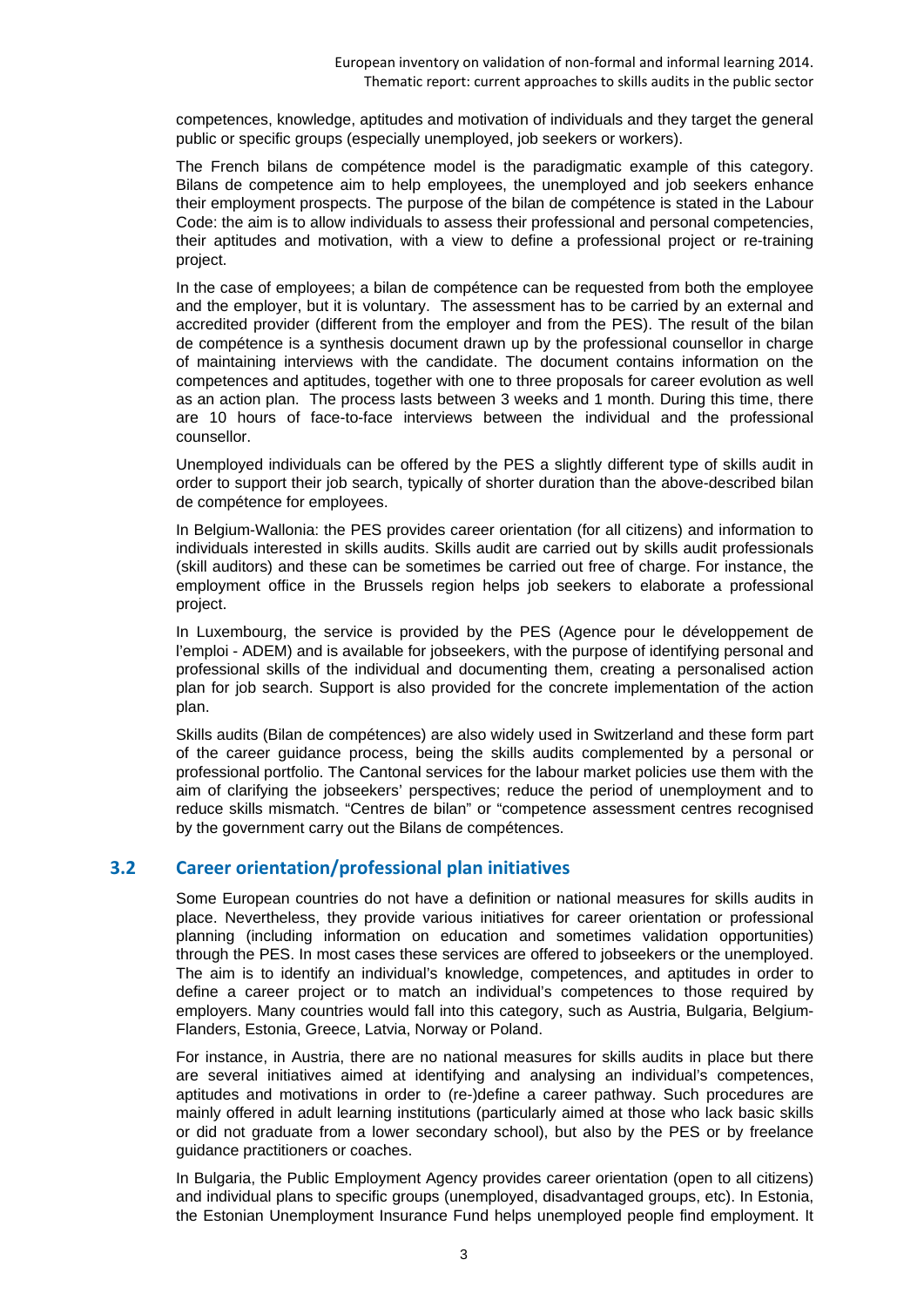provides individual career counselling/orientation and labour market training. The aim is to provide recommendations to individuals on the choice of occupation, access to employment and career path, so creating an individualised action plan. The goal of labour market training is to help unemployed people find a job.

In Greece, the unemployed can also consult the Greek PES to develop an action plan (consisting of potential training and job applications available) which will be based on their competence and previous training, as well as their motivations. There is no certification linked to this action plan. It is important to highlight that the post-2008 economic crisis together with high unemployment rate has meant a lack of follow up with the persons that seek career orientation. Therefore, it is up to the unemployed to come back to the PES if they do not find employment and require further orientation.

In Latvia, the State Employment Agency is the basic public provider of career consultation and employment services. The agency provides individual career consultation, career diagnosis consultation (assessment of the dispositions and competencies in specific professions in comparison to client attributes), self-determination career consultation to determine professional suitability and even group career consultation (informative lecture on educational and career opportunities or a diagnostic lecture on the assessment of one's skills and motivation before taking part in the active measures of employment). In Norway, registered job seekers supported by the Norwegian Labour and Welfare Service (NAV) are entitled to career orientation. As in the previous examples, this service would include an assessment of competences, education and training; without including any form of certification related to the process. The plan may also include actions towards the validation of non- formal and informal learning, labour market measures, health assessments and treatment, as well as formal education. Counter to the Greek case, follow up of the individual action plan is carried out.

#### <span id="page-6-0"></span>**3.3 Skills audits as integral part of the validation process**

There are some countries where skills audits are interpreted as part of the validation process. That is to say that in certain cases, the process associated with aspects of the skills audit bears some resemblance of the 'identification phase' of the validation process. Whilst this happens in many countries, it may not necessarily be labelled as a skills audit. For example, in the Netherlands the start of the procedures leading to the award of a work experience certificate organised by labour market stakeholders (different from a formal qualification) could also be considered relatively similar to a skills audit.

In Iceland, skills audits have been provided at the accredited Lifelong Learning centres for low skilled unemployed adults, with the result of creating a portfolio of competences that can lead to validation or other types of career decisions. In Spain, in relation to the recognition of skills acquired through work experience, once a candidate has been accepted into the validation procedure, mandatory counselling then takes place. The professional counsellor supports the candidate in the preparation of the evaluation process, in the development of his/her past professional and educational trajectory. He/she also provides the evaluation committee (composed by secondary and/or VET teachers, trainers, or professional experts), with a report on the suitability of the applicant to participate in the process. This report sets out the applicant's suitability to pass the assessment phase, the justification of professional skills, and where appropriate, on the training required to complete the unit of competency that is to be evaluated. At the end of the evaluation process, the competent administrations write a report to the individuals where they explain different training options to acquire a professional certificate of VET if the competence units accredited are insufficient to obtain the VET diploma or professional certificate directly.

In Liechtenstein, skills audit and guidance constitutes the second phase of the validation process (after information and advice). In this phase of the validation process, the candidate describes and documents his/ her competences in a dossier. Candidates can attend guidance seminars or be assisted by a professional consultant. After the assessment, the candidate receives a portfolio that states the person's competences, knowledge and skills acquired both through formal and non-formal and informal learning, as well as the necessary steps to achieve a full qualification.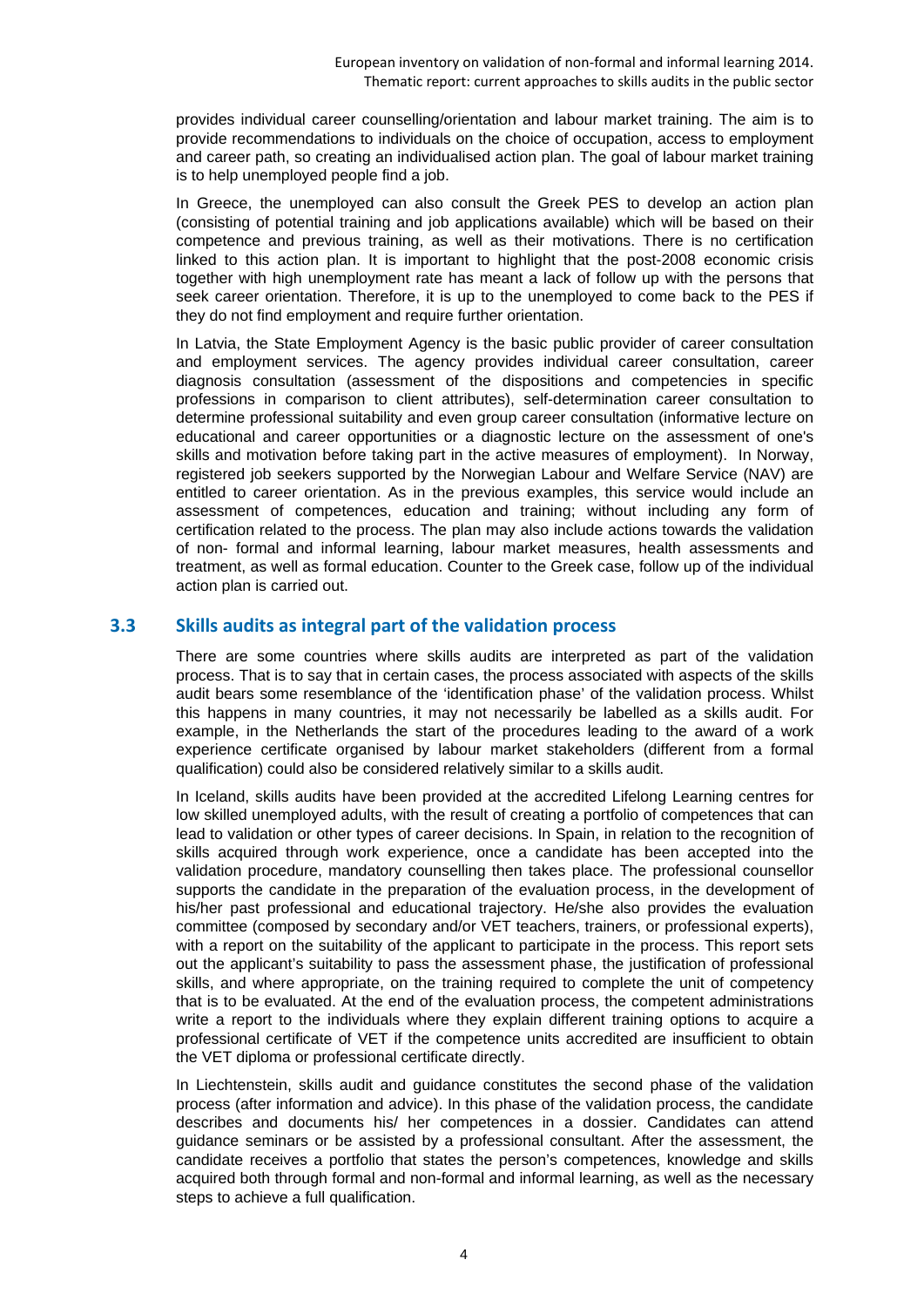#### <span id="page-7-0"></span>**3.4 Countries where the existence of Skills audits has not been reported**

According to the 2014 Inventory country updates, there are some countries where the concept of a skills audit does not exist or it is not regulated. These include for example, Cyprus, Lithuania and Portugal. In Romania, although a new law on education was approved in 2011, which defined concepts related to the validation of non-formal and informal learning, no reference is made to skills audits. In Slovenia, there is no national regulation on skills audits and therefore these differ, depending on the institution or field. Nevertheless, personal lifelong learning portfolios are widely promoted by the educational institutions in education and training at all levels of the education system.

## <span id="page-7-1"></span>**4 Governance and allocation of responsibilities**

Across Europe, national, regional or/and local administrations are responsible for skills audits through the Public Employment Services; although in some cases, services are provided by external contractors (Czech Republic, France) or these are offered in collaboration with other associations. For instance, in Luxembourg, a programme for young people has been offered in cooperation with a non-profit organisation, (InterActions asbl, Schlaïfmillen). In Iceland, skills audits have been provided at the Lifelong learning centres. Furthermore, in some countries schools and adult education institutions are also responsible for skills audits. For instance, in Poland, there are two systems of career counselling. These systems, one within the formal education system and the other operated by the labour offices, are explained in the box below:

## **Skills audits in Poland**

In Poland, skills audits are carried out under the provisions of regulations on the Education system and on the Promotion of Employment and Institutions of the Labour Market. These fall under two different systems of career counselling:

- One system is organised within the formal education system, where the tasks associated with skills audits are generally carried out by the school professional counsellors and the psychological and pedagogical guidance services. It should be noted that the school system is aimed primarily at formal education, analysing the achievement of learning outcomes set by the curriculum and special educational needs. The services of school counsellors are open only for students of public and non-public schools.
- The second quidance system is operated by the district labour offices, where the tasks associated with skills audits are carried out by job counsellors. In this case, the services provided by counsellors are available for unemployed people and jobseekers who are registered with the employment office. This system should be considered more universal than the school system and targeted primarily on the analysis of competences and social skills in demand from employers. As a result of the skills audit, an unemployed person or job seeker receives an action plan including, inter alia, the scope of professional qualifications, skills and competencies that must be completed or acquired in order to find employment. These skills and competencies can be acquired both in the formal, informal and non-formal context. Skills audits can be also carried by the non-public employment agencies on the same basis as in the case of labour offices.

In France, concerning skills audits for unemployed individuals, these are provided by the PES, which can outsource the provision of this service to external providers. France has a different system concerning the delivery of the bilan de compétences for employees, as this form of skills audit can only be carried out by accredited providers, which can either be private training/guidance providers or so called 'inter-institutional structures'. Lists of accredited providers are established by the bipartite training funds which collect contributions from employers (known as FONGECIF or OPCA). Bipartite training funds cover part of the costs of the bilan de compétences. These institutional arrangements and the professionalization of those carrying out skills audits in France, suggest that it takes time to develop a framework assuring that skills audits have considerable impacts.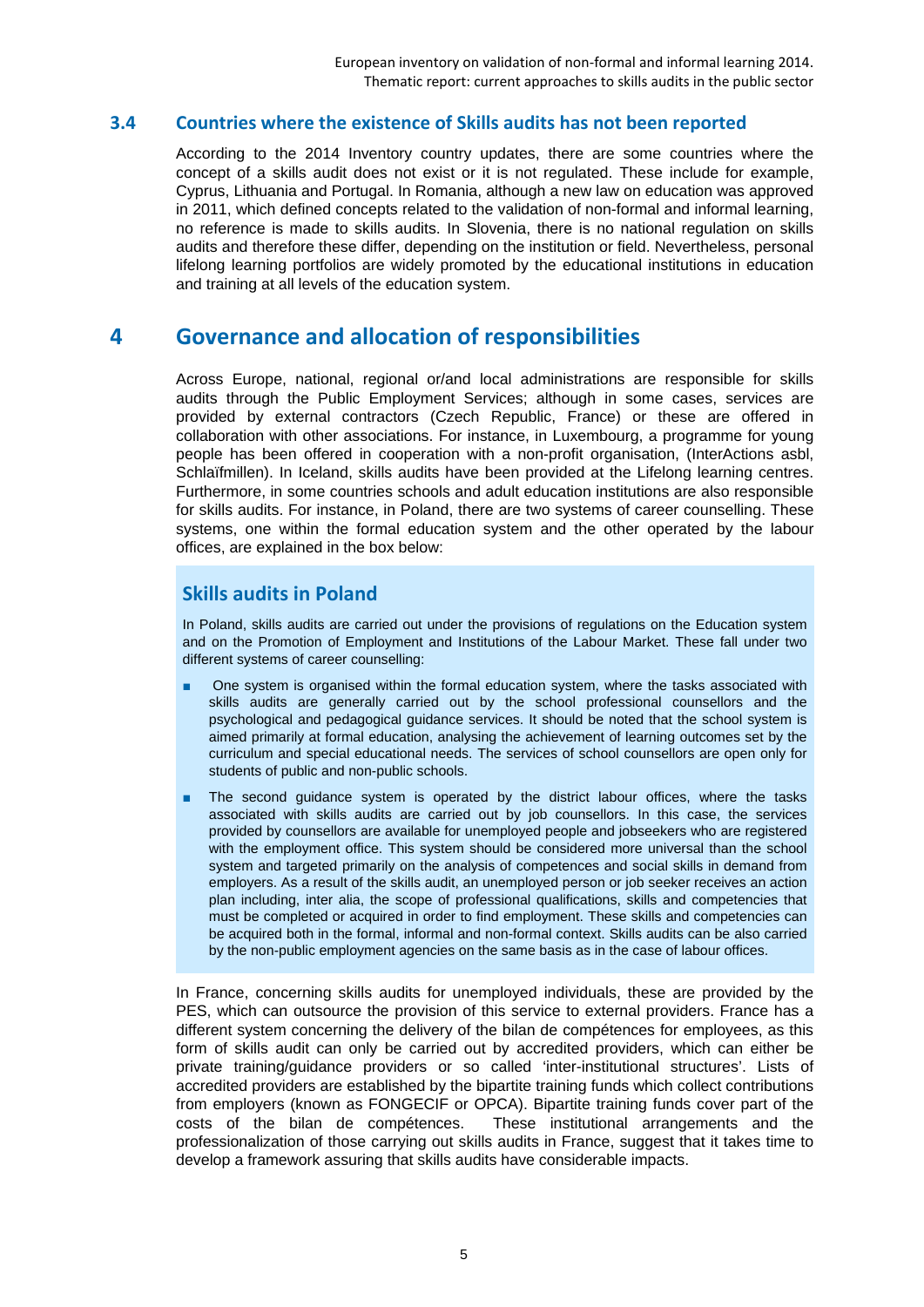# <span id="page-8-0"></span>**5 Different target groups**

Overall, most countries use skills audits to help the unemployed and jobseekers define a career path. In addition, there are also initiatives targeting the general public and initiatives targeting specific groups (employees, students, immigrants, women o the low qualified). The following sections describe examples of how skills audit has been used to support different target groups across Europe.

#### <span id="page-8-1"></span>**5.1 All citizens (No specific target groups)**

- In Belgium-Flanders, making competences visible is an objective targeting all citizens, in order to match their competences with the job market requirements. "Competent" is the online competence management system comprising occupational profiles where citizens can make their skills and competences visible and this would enable them to move between jobs and sectors, therefore reducing skills bottlenecks and mismatch. Part of the competence based matching platform is a tool "My Career" (Mijn Loopbaan) which facilitates the identification and documentation of competences.
- In Italy, there is an initiative (the Libretto formativo del cittadino) that targets all citizens, aiming to constitute the 'citizen's identity card for countrywide mobility:

## **The Libretto formativo del cittadino (Citizen's training booklet)**

The Libretto formativo del cittadino is similar to the Europass Portfolio and European Skills Passport, although this tool is not self-managed but issued by the institution.

It aims at establishing a tool to record the citizen's learning history and competences (acquired both in formal and non-formal and informal learning settings), which aims to be used as the 'citizen's identity card for countrywide mobility. The steps for elaborating the "Libretto" are as follows:

- 1. Reception and guidance. Before introducing the Libretto in detail, practitioners must inform the beneficiary of its general characteristics and the implications of its use. The individual's motivation and the nature of their personal project should also be specified at this stage.
- 2. Reconstruction of the applicant's experience and competences. During this stage, the practitioner analyses the individual's education and training history, employment experience and any self-learning they have achieved. The results of this analysis and a summary version of it are recorded under the responsibility of the individual concerned.
- 3. Production of proof or evidence, documents "supporting" the reconstruction of the individual's experience. The range of possible types of evidence has already been described. However, the guidelines also mention "examples of products accomplished". Practitioners must not merely "demand" evidence: they must also help Libretto users to find and present it.
- 4. Recording of the data and information to be included in the Libretto, and its compilation. This stage concerns the formalisation of the information collected. As a result, the quality of this process largely determines the quality of the final document.

Although the Libretto has not yet been implemented in most regions, it has been tested In Tuscany and it has been considered as useful and effective. During 2011/2012; 25 000 people received a Libretto in Tuscany with a pre-registration of competences, ready to be further validated and certified. The Libretto is not yet operational in most Regions, but it is the subject of initiatives such as experimental applications or constructions of specific regional regulations.

## <span id="page-8-2"></span>**5.2 Employees and employer oriented**

The paradigmatic example of skills audit (the French Bilans de competences) is mostly used by employees, although jobseekers can also benefit from a slightly different form of skills audits offered by the PES. The main objective is to ensure that individuals are aware of their competencies and motivations in order to define or redefine a professional project (including training needs).Some countries have also developed skill audits focused on workers of a specific sector. This would be advantageous for both the employer and employee. An example of the skills passport in the UK's nuclear sector is presented below.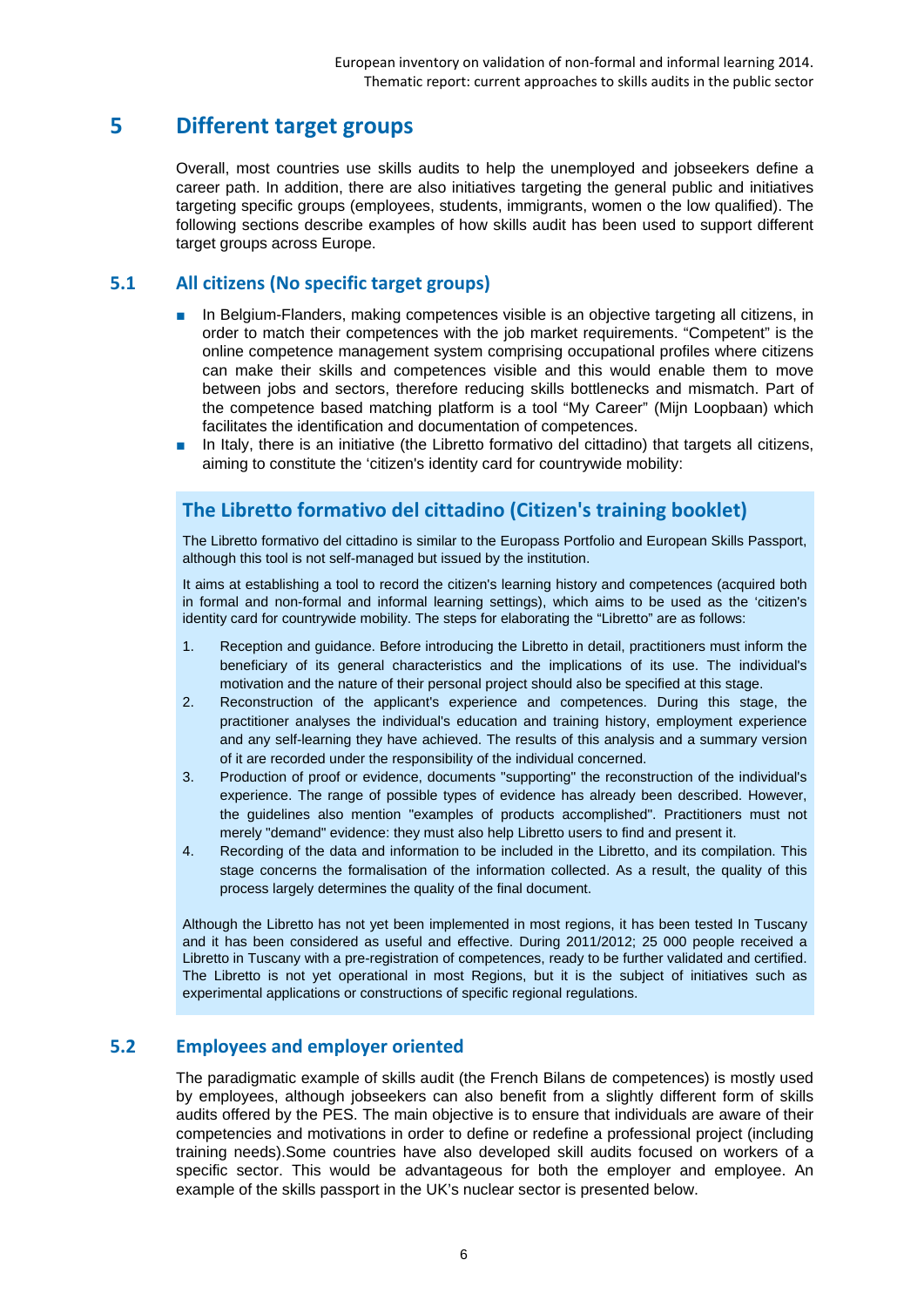## **NUCLEAR Skills Passport (UK-England, Wales and Northern Ireland (UK-E & NI))**

The Nuclear Skills Passport aims to contribute to the recognition of internal and external skills development training. It has been implemented since 2011 with an important support from the nuclear industry.

The Nuclear Skills Passport is an online system for organisations with information on the training completed by their workers as well as contracting organisations. This helps organisations to assess and plan the training, skills and workforce needs.

The Skills Passport comprises five main elements:

1. A web based learner database: contains a training records for individual passport holders and it enables the creation of a skills passport card. Roles, qualifications and Industry Training Standards are held on the Nuclear Industry Training Framework (NITF), which has been developed by the Sector Skills Council and recognised by employers through the Skills Passport User Group and the Nuclear Employers Steering Group.

2. Dataset repository for Job Contexts. Job Contexts are common job roles across industry with aligned competencies.

3. Benchmarking tool that supports and enables existing employee's skills to be recognised and mapped against defined standard industry Job Context roles, highlighting gaps in skills and/or training.

4. Training signposting tool which supports up-skilling by signposting learners to Skills Academy Quality Assured training provision (courses/programmes/qualifications) to meet any identified Skills Gaps. It aims to close skills gaps through continuous learning and career development with accreditation against national industry standards.

5. A reporting suite that generates statistics at industry, regional and corporate levels.

Another example of a sector approach is the Skills Profiling of the Maltese Government Public Administration Human Resources Office explained below. This example is especially relevant for this report, as it shows how the outcomes of skills audit are being used within the public sector.

## **Skills Profiling of the Maltese Government Public Administration Human Resources Office (Malta)**

The Government as employer has introduced a programme of skills audit for its workers, as "a summary of their work experience, skills and abilities". The Skills Profile includes:

- The Present Employment Details,
- Formal Qualifications,
- Employment History and Part-Time Employment,
- Language Skills,
- Organisational & Social Skills,
- Computer & IT-related Skills,
- Technical and Artistic Skills,
- Work Preferences and Job Mobility,
- Human skills such as intra and interpersonal communication styles

In their first day of work, individuals must complete a Skills Profile, which enables the creation of employees' skills profiles.

Skills Profiling helps identifying Skills Gaps of the employers and to propose methods to solve gaps (training opportunities, redeployments, etc.). At the same time, this enables the personal development of employees, increasing their motivation at work.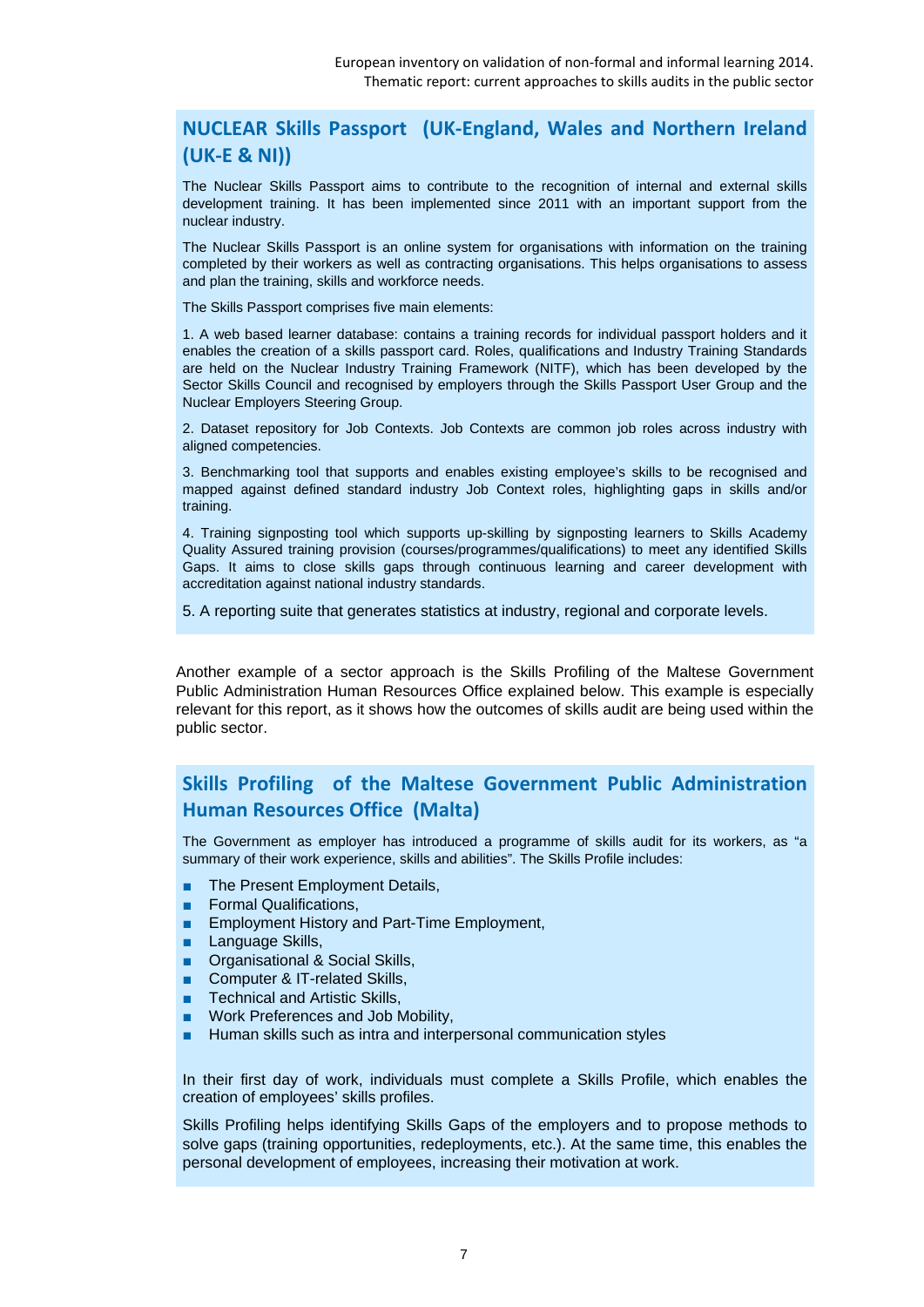Regarding employer oriented initiatives; the Public Employment Service of Flanders (VDAB) recently (in 2013) implemented a platform for matching the competences of an individual to those required by employers. It is based on an online competence management system (Competent) consisting of occupational profiles validated by social partners and stakeholders. These would enable people to move softly between jobs and sectors. This would help individuals to gain labour market relevant skills, to make their skills visible, or to re-skill to match the needs of labour market. This system has been considered as good practice in Europe<sup>[4](#page-10-2)</sup>.

#### <span id="page-10-0"></span>**5.3 Unemployed and job seekers**

With the rise of unemployment since the start of the economic crisis in 2008, the role of the Public Employment Services, and of skills audit for unemployed is even more important than before. In some cases, some priority is given to specific unemployed groups (e.g. the long term unemployed or young people). Most countries offer skills audits or career counselling to this group. For instance:

- In the Czech Republic, skills audits can be offered by PES under the name 'professional and competence diagnosis' (or action plan). Practitioners had been provided with methodological support (inspired by the French Bilan de competences ) for more than a decade. However, in recent years, due to restructuring in local PES offices, this service is increasingly provided by external contractors to PES offices and the situation nowadays (December, 2013) regarding the provision of this service is unclear. While in some regions PES offices do tender out this form of support, in others they do not. Only limited numbers of staff trained remain employed by PES offices and hence it is unlikely to be provided internally. The Estonian Unemployment Insurance Fund provides career counselling and labour market training for the unemployed. As in the Czech Republic, an action plan is elaborated with the activities needed to find and secure employment (including information on the professional and working skills of the individual).
- In France, the Public Employment Services offers to registered jobseekers a service called 'Evaluation of competences and professional skills', which aims to map the skills of the person related to the main job sought, identify any transferable skills or training needs. This evaluation lasts from half a day to and includes interviews and practical simulation exercises<sup>[5](#page-10-3)</sup>.

The economic crisis has put additional pressure on the PES to deliver this type of services. As previously explained, in Greece, although individual action plans have been developed, follow-up services are not systematically provided to unemployed individuals. In Iceland, during the first years of the post-2008 crisis, it proved difficult to provide skills audits for all unemployed/jobseekers, but the current lower unemployment rates have enabled a stabilisation of this service.

#### <span id="page-10-1"></span>**5.4 Students and young people**

Different initiatives targeting students and young people are taking place in some countries:

■ In Luxembourg, the Agence pour le développement de l'emploi (in cooperation with a non-profit organisation) has offered a specific type of skills audit to young people (aged 16-29) since 2007. This is a three-week programme called Bilan de compétences professionnelles (BCP). The measure is delivered in cooperation with the non-profit organisation, InterActions asbl, Schlaïfmillen. In total, 119 young people participated in 2013.In Switzerland, among other groups, young people and specifically VET students are encouraged to take part in skills audit, where recognition can boost assimilation of knowledge and skills gained in their dual VET programme (i.e. school and work based).

<span id="page-10-2"></span><sup>&</sup>lt;sup>4</sup> Magazine of the Support Centre of Work and Social Economy 'Over werk', 'Competence orientated matching', Acco Publishing, 1/2011

<span id="page-10-3"></span><sup>5</sup> [http://www.pole-emploi.fr/candidat/l-evaluation-des-competences-et-des-capacites-professionnelles-eccp--](http://www.pole-emploi.fr/candidat/l-evaluation-des-competences-et-des-capacites-professionnelles-eccp--@/suarticle.jspz?id=4827) [@/suarticle.jspz?id=4827](http://www.pole-emploi.fr/candidat/l-evaluation-des-competences-et-des-capacites-professionnelles-eccp--@/suarticle.jspz?id=4827)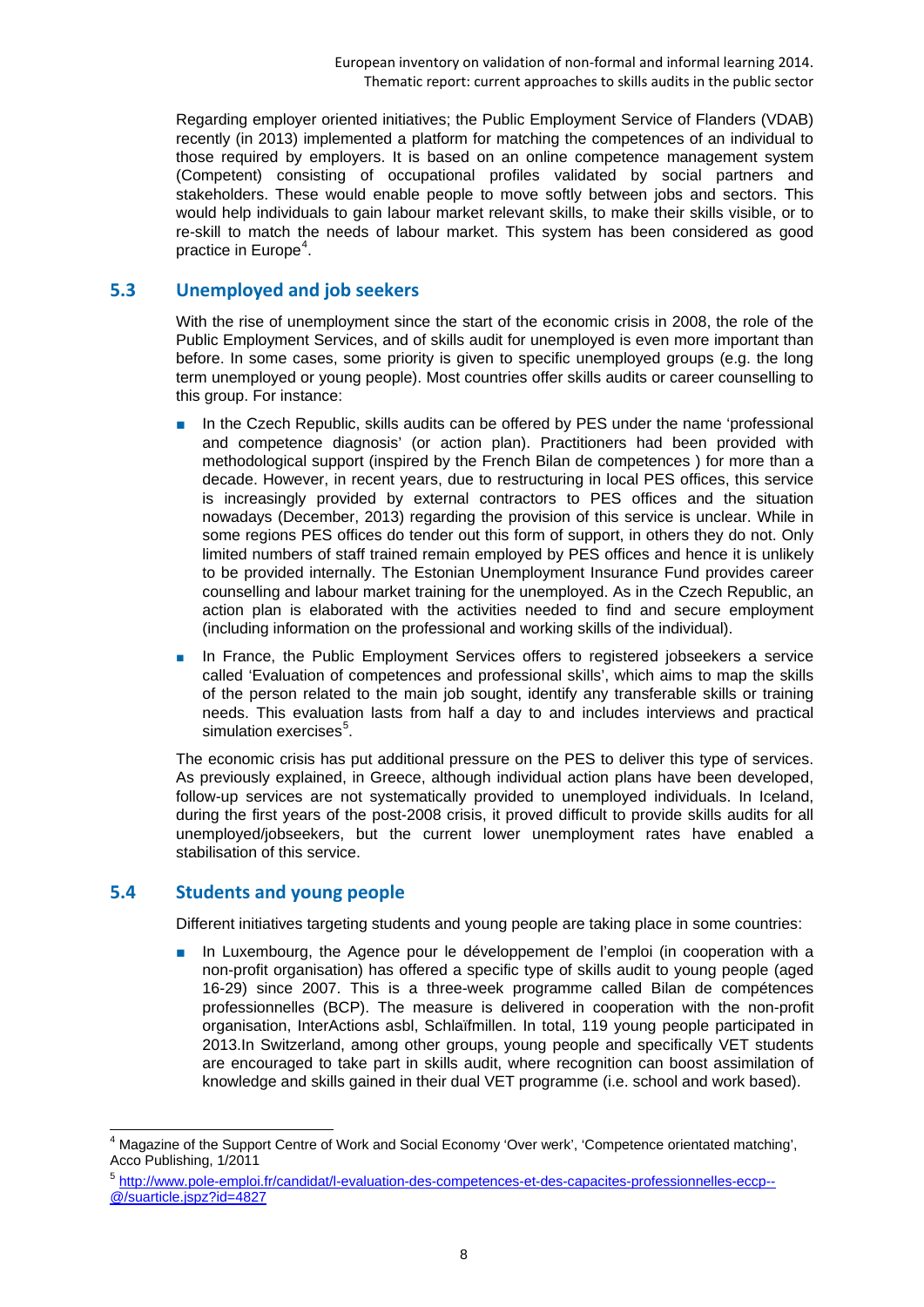■ Skills Development Scotland (SDS) has implemented a career management skills assessment process for on young people (aged 16-19). However, this is voluntary.

#### <span id="page-11-0"></span>**5.5 Other disadvantaged groups**

In many countries (e.g. Bulgaria, Finland, Switzerland), besides targeting jobseekers and the unemployed, the employment services target other disadvantaged groups; especially the low qualified and people at risk of unemployment, but also women and immigrants. For instance, in Norway, the Norwegian Labour and Welfare Service and the county education authorities have specific agreements to assist low skilled individuals in order to increase job opportunities and eventually complete training.

# <span id="page-11-1"></span>**6 The different approaches to skills audits (self-audits, one-toone audits, panel audits)**

Different approaches to skills audits have been identified in the country updates for the 2014 Inventory. While in some countries individuals are responsible for their own assessment (in most cases through the completion of an online portfolio), there are countries where one-toone audits are offered. These face to face consultations are usually offered by the professional counsellors of the PES, the skills auditors and in some cases by school professional counsellors and/or and the psychological and pedagogical guidance services of adult learning institutions/schools. Panel audits do not seem to be a common approach in Europe but are found in Liechtenstein or Switzerland, for instance, where a panel of experts is responsible for the assessment phase where the candidate's dossier is examined. In Slovenia, candidates are required to attend an interview with the validation committee. Most self-assessments are carried by using by using online tools, for example, in Hungary, through the national career orientation portal, electronic questionnaires are available for everyone, in order to see the competencies they have and any training or career pathway that would suit them. In Scotland, online tools are used to *"identify their skills, interests and motivations in the workplace, as well as employment opportunities and prospects"*. In Denmark, most tools include self-assessments during which the individual is to grade his/her experience, knowledge or competences on a scale typically ranging from 1 to 6. For instance, My Competence Portfolio: [www.minkompetencemappe.dk](http://www.minkompetencemappe.dk/) is an online tool directed to all citizens, although different links are proposed for different target groups: jobseekers, students, people that want to validate their competences and all other citizens. It is a tool where the individual can clarify and describe all of his/her prior learning in order to identify future choices of job and education. Examples of one-to-one audits can be found in most countries. In France, the external accredited provider responsible for undertaking skills audit carries out a minimum of 10 hours face to face interviews with the candidate. In Austria, initiatives aimed at identifying and analysing an individual's competences, aptitudes and motivations are offered by professional counsellors in adult learning institutions but also by the PES or by freelanced guidance practitioners or coaches. The *Competence profile* is an example extracted from the Austrian country report:

## **Competence profile KOMPAZ[6](#page-11-2) (Austria)**

The centre for the recognition of competences at the Adult Education Centre Linz (*Volkshochschule Linz*) was founded in 2004 (funding organisations are the city of Linz and the Chamber of Labour Upper Austria). The centre offers workshops for identifying nonformal and informal acquired competences (from all areas of life and work). The Swiss Qualifications Handbook (CH-Q) System of Managing Competencies is used for methodological orientation. The results of competence identification are compiled using a competence profile created through the portfolio method (cf. Schildberger, 2010;

<span id="page-11-2"></span>www.kompetenzprofil.at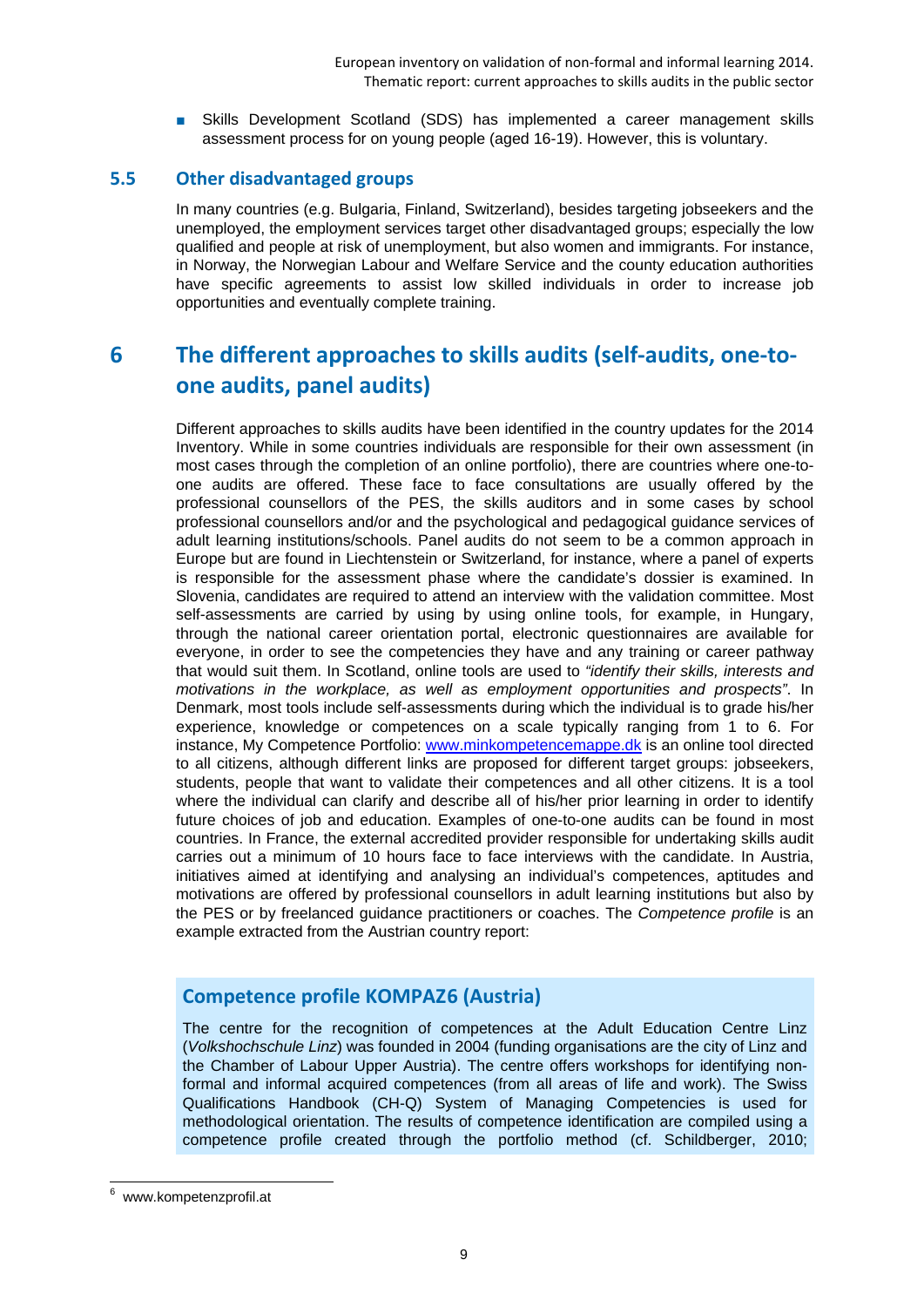Reumann, 2012). The CH-Q was established in 2001 in Switzerland with the aim of making it possible for young people and adults to record and document formal, informal and previously acquired skills in a process oriented way and to apply for the validation of these skills. It is conceived as a portfolio and contains comprehensive instructions on how to use the instrument, a folder with a wide variety of forms enabling a clear, systematic, and chronological sorting and filing of evidence, references, and individual remarks and notes. It is intended to encourage and support the process of self-reflection. Additionally, there is a possibility to attend a one-day assessment centre carried out by external assessors. Upon successful completion of the workshop series, participants receive the well-known CH-Q certificate for self-competence management (level 1). Since 2007, the CH-Q model for competence management is alos applied by the Adult Education Centre of Burgenland (VHS Burgenland). This initiative is called '*Wissen, was ich kann – 'Knowing what I am capable of' [7](#page-12-1) .*

In Estonia, a career counsellor (referred to as a job mediation consultant) of the Estonian Unemployment Insurance Fund is responsible for assessing the individual situation and compiling an Individual Action Plan. The aim is to advise the individual on the options and potential activities required to find and secure employment, including a description of the professional and working skills of the unemployed person, and of his or her broader skills which facilitate employment. Similarly, in Finland, counsellors of the Finnish employment service assess the competences, skills and objectives of the individual and help the unemployed or jobseeker to make an individual career and job search plan.

In some countries, both self-audits and one-to-one audits take place. In most cases, selfassessments are complemented with counselling and assessment provided by the Employment Services, education institutions or external accredited providers. Some individuals need the support of an adviser to help them to understand/identify their own skills and competences, and how to present/describe these. Although self-assessments can constitute a good documentation tool of self-reflection, in order for the documentation to be reliable, self-assessments do not seem enough if skills audit or validation is to be carried out. Besides the assessment and consequent documentation provided by professional counsellors, in some countries other methods used are multiple choice tests or written assignments (e.g. Denmark). Another example of a tool that can be independently verified at any time is the previously described UK Skills Passport. This increases its validity.

In some cases, self-audits and one-to-one audits are complemented with third parties evaluations, psychological and performance tests, as in the case of Switzerland. Croatia is another example where one-to-one career guidance counselling is offered and is also possible to perform a self-assessment of skills and competences as well as to undertake psychological testing. In the UK, the National Careers Service in England, Wales and Northern Ireland provides voluntary Skills Health Checks, which can be undertaken using online tools or face-to-face with a Careers Advisor.

The great diversity of approaches to skills audits (self-audits, one-to-one audits, panel audits or a variety of them) show the difference among the countries covered by the inventory. There seems to be a need for the development of a common understanding/definition of skills audit. The development of a common template on how to conduct skills audits is one option for consideration.

# <span id="page-12-0"></span>**7 Different feedback formats, content and durations**

Regarding feedback formats and the content of those, although information is not available for all countries, the results of skills audit are usually a document/portfolio that states the competences, skills and aptitudes of the individual, in many cases including a "next steps" plan regarding training and sometimes recommending the involvement in the process of

-

<span id="page-12-1"></span><sup>7</sup> http://www.vhs-burgenland.at/home/Kompetenzfeststellung.html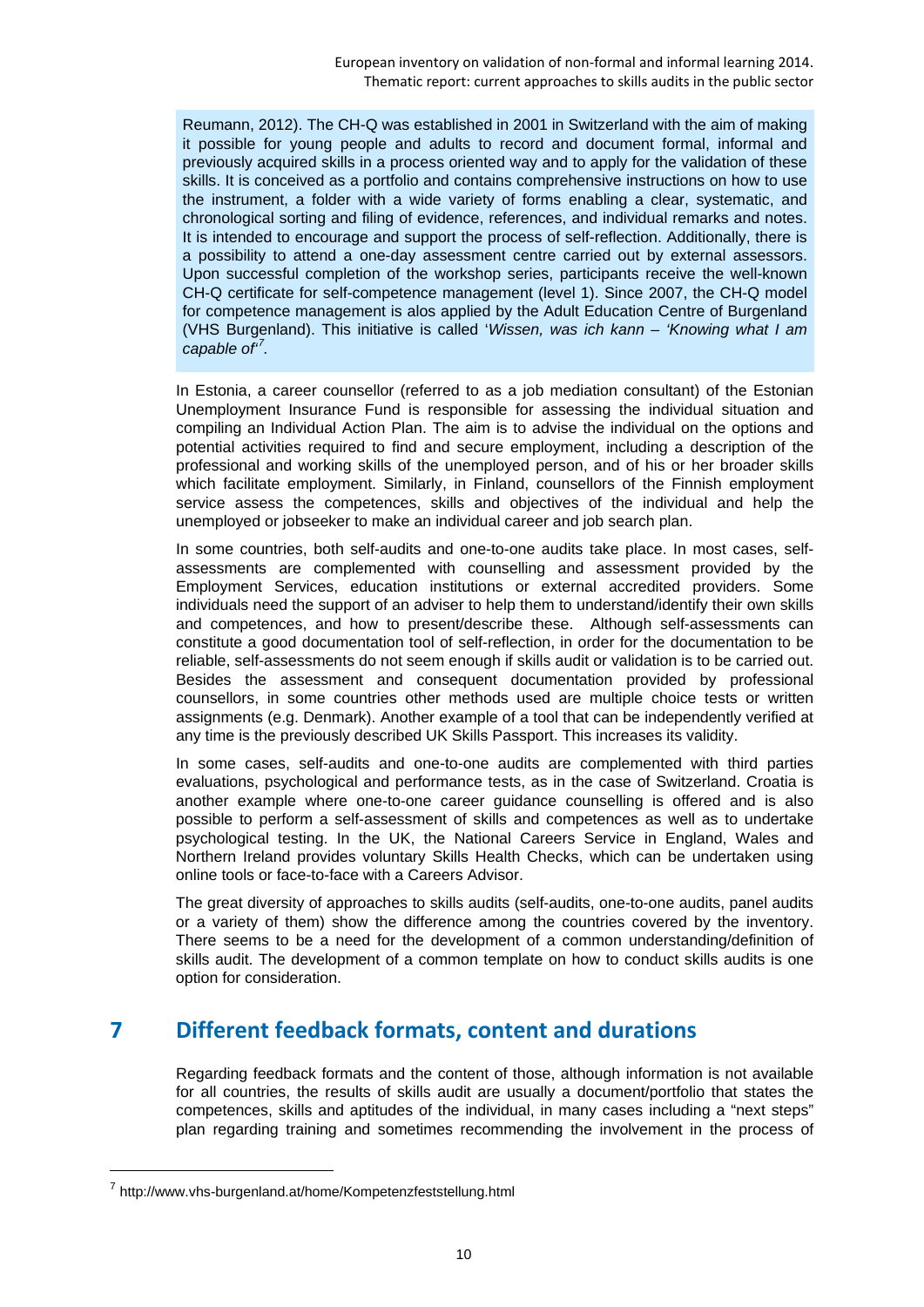validation of non-formal and informal learning. This is not always a physical document, but an online tool. In Denmark and as previously explained, there are online tools, such as My Competence Portfolio Competence and the tool for documentation of and dialogue about personal competences. In the UK-EWNI, Skills Passports constitute an online record of an individual's career history, current skills and training. The advantages of these online tools are that these are easily updated and securely accessible via the internet. Nevertheless, physical portfolios are still broadly used for employees and employers, as these may be still regarded as a more reliable piece of evidence.

In other countries, despite the existence of an action plan elaborated by professional counsellors of the Public Employment Services, there are no formal certificates linked to these services (e.g. Norway).

Regarding duration of the process, although the Council Recommendation refers to the provision of opportunities for unemployed people or people at risk of unemployment to undertake a 'skills audit' ideally within six months of an identified need, for most countries, it has not been possible to identify a specific time frame.

## <span id="page-13-0"></span>**8 Mandatory and voluntary approaches**

Skills audits seem to be voluntary in most European countries. In fact, these are in some cases considered a right of the citizen. For instance, in Belgium-Wallonia, the 'appraisal of skills' (identification and validation of skills gained inside and outside the formal education system) is a worker's right since 2002. Similarly, in France, employees or their employers can request a skills audit; however, this is in all cases voluntary for the individual. In Ireland, the EGFSN report recommends the provision of an entitlement for all adults to an assessment of core skills with a view to making their prior learning in this regard visible and promoting their participation in further education and training. In Luxembourg, skills audit were created via legislation in 1998, together with a National Action Plan for Employment. The service is provided by the Public Employment Service and according to the 2012 activity report of the Public Employment Service, 155 jobseekers took part in an information session and 113 skills audits were carried out. In 2013, 47 skills audits were carried out.

In other countries, although not covered by a specific law or considered as a right per se, skills audit can be requested by the unemployed/jobseekers registered with the PES, though individuals would need to be aware the opportunity exists to make the request in the first instance. This highlights the fundamental importance of awareness raising, guidance and counselling.

Skills audit are mandatory in those countries where these are part of the validation process (e.g. Spain, Netherlands, Iceland or Liechtenstein). In Spain, for instance, all people admitted in the validation process receive mandatory counselling by a professional counsellor that supports him/her on the completion of the self-assessment questionnaire.

# <span id="page-13-1"></span>**9 Outcomes of a skills audit and cost implications**

Skills audits make the individual reflect on the knowledge, competencies, skills, motivations and aptitudes that he /she possesses. The main outcomes are related to an increase in the motivation of the individual and the possibilities of finding a job for jobseekers or the unemployed, especially for those in disadvantaged conditions. Outcomes relate also to career development in the case of employed people. At the same time, given the emphasis on fulfilling training needs and thanks to its formative purpose, skills audits contribute to lifelong learning and to build workforce that is up-to-date and meets the requirements of an increasing technological and knowledge advanced labour market. In Belgium-Wallonia, for instance, the formative purpose is embedded in the process. It has been reported that the main objective of a skills audit is that it enables individuals to "analyse their competences, not only professional but also personal, as well as motivations and skills, in order to define a professional project and ultimately, a training project. The advantage for workers is to be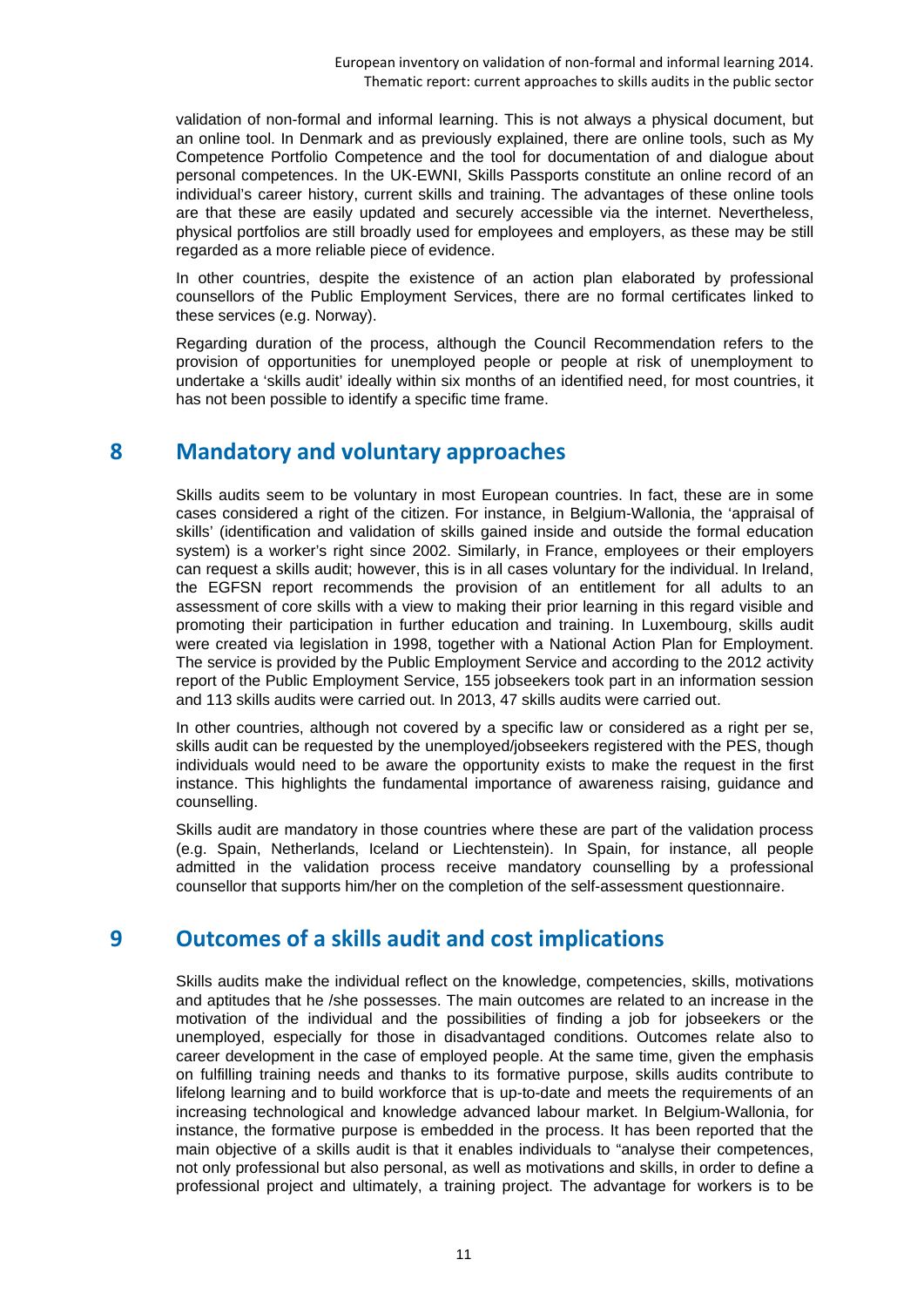able to undertake new tasks in the same job position, or move to new positions (with the same employer or with a new company)"<sup>[8](#page-14-1)</sup>.

In this sense, skills audits are also positive for employers, as they have more motivated and skilled employees as well as potential employees that will be more qualified. Among their employees, skills audits help them to analyse the existing competence/knowledge gaps and fulfil any training needs. In some countries, there are special instruments developed for employers. In Scotland, for instance, there are three toolkits that employers can use: to support in the identification of skills and training needs of their employees, to understand and describe the skills they need when offering job positions and how to undertake skills audit and identify any skills gaps.

Regarding cost implications, it is not possible to provide an analysis given the lack of data available. In a few cases, the number of days (and therefore human resources) spent by employees working in the public administration has been provided. For instance, in Italy, during the process to develop the above mentioned Libretto, on average, two to four individual interviews are needed with the individual, depending on the length of his/her experience, self-consciousness and self-reporting abilities. The counsellor requires at least equal time in back office activities. Therefore, it takes between four and eight hours for each Libretto. In France, the skills audit process lasts at least 24 hours, including 10 hours of personal interviews with the professional counsellor that take place during a period between 3 weeks and 3 months.

# <span id="page-14-0"></span>**10 Conclusions**

This report has explored the use of skills audits among the  $36<sup>9</sup>$  $36<sup>9</sup>$  $36<sup>9</sup>$  country updates covered by the 2014 update of the European Inventory on the validation of non-formal and informal learning. As emphasised above, given that this is the first time the Inventory has collected information on skills audits, the amount of information available is limited and this report has therefore been exploratory in nature.

It is however absolutely clear that the concept, understanding and approach to skills audits vary significantly amongst the countries covered by the Inventory. In some countries, skills audits are regulated and well developed (Bilan de compétences); in others, there are not yet regulated at the national level or cannot be distinguished from the procedures in place for the validation of non-formal and informal learning or the generic services of the PES (e.g. support in finding employment) that offer career orientation/professional plans.

In relation to target groups, the research evidence has shown that skills audits are primarily directed at those who are unemployed, jobseekers and employees. However, the 2014 Inventory has also been able to identify some initiatives that target all citizens, including for example, young people or specific disadvantaged groups (low qualified, immigrants, women, etc.). Most approaches are voluntary and although the Council Recommendation establishes a time frame for skills audits (ideally within six months of an identified need), no information about the timeframe of skills audits can be found in the 2014 country reports and fiches with the exception of Finland. Here a jobseeker receives a 'light' skills audit after registering as unemployed. A more in-depth skills audit is carried out if the person has been unemployed for 5 months or more. Given the lack of information reported on timeframes and the different interpretations of skills audits across countries, it is not possible to comment further on the benefit of introducing specific timeframes.

The outcomes associated with skills audits relate to an increase of motivation, selfconfidence and information about potential training needed to increase employment opportunities or re-define a career path. Therefore, skills audits empower people who are in contact with the PES, but they are also an instrument with high usability for Human

<span id="page-14-1"></span><sup>&</sup>lt;sup>8</sup> Cedefop (2014) European Inventory on Validation of Non-formal and Informal Learning: Country Report -Belgium FR.

<span id="page-14-2"></span> $9$  Covering 33 countries – there are two reports for Belgium and three for the UK